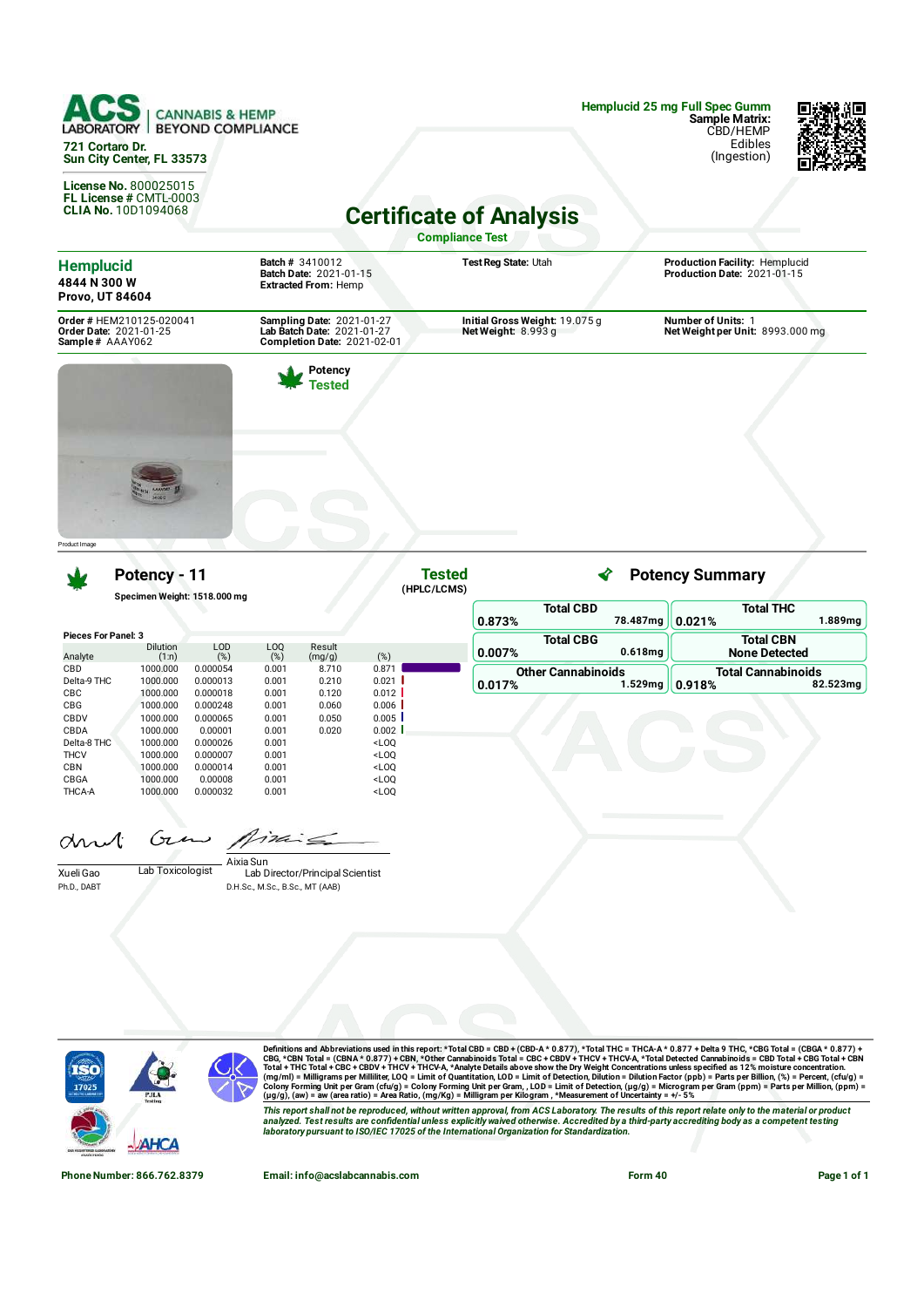

**Denver, CO, 80204, USA**

# **Certificate of Analysis**

**Phytatech Labs**

**HL-CUBE750**  $N/L$ Matrix: Infused



**Sample:DE10205001-016 Harvest/Lot ID: 3410012 Seed to Sale #**1A400031269FB2B000000976 **Batch Date :**01/15/21 **Batch#:** 2020-1014(1) **Sample Size Received:** 3 units **Retail Product Size:** 96 **Ordered** : 02/04/21 **Sampled** : 02/04/21 **Completed:** 02/10/21 Expires: 02/10/22 **Sampling Method:** SOP-024

### **PASSED** Page 1 of 2



License # NA 4844 N. 300 W. Ste. 202 Provo, CO, 84604, US

**SAFETY RESULTS** MISC.





























**NOT TESTED**

**NOT TESTED**

Pesticides **NOT TESTED**

**PASSED**

Microbials **PASSED**

**NOT TESTED** Solvents **NOT TESTED**

hemplucid

**NOT TESTED NOT TESTED**

Water Activity Moisture **TESTED NOT** Homogeneity

This report shall not be reproduced, unless in its entirety, without written approval from Phytatech Labs. This report<br>is an Phytatech Labs certification. The results relate only to the material or product analyzed. Test

#### **Stephen Goldman** Lab Director

State License # 405R-00011 405-00008 ISO Accreditation # 4331.01

HA

\_\_\_\_\_\_\_\_\_\_\_\_\_\_\_\_\_\_\_ Signature

02/10/2021

\_\_\_\_\_\_\_\_\_\_\_\_\_\_\_\_\_\_\_ Signed On